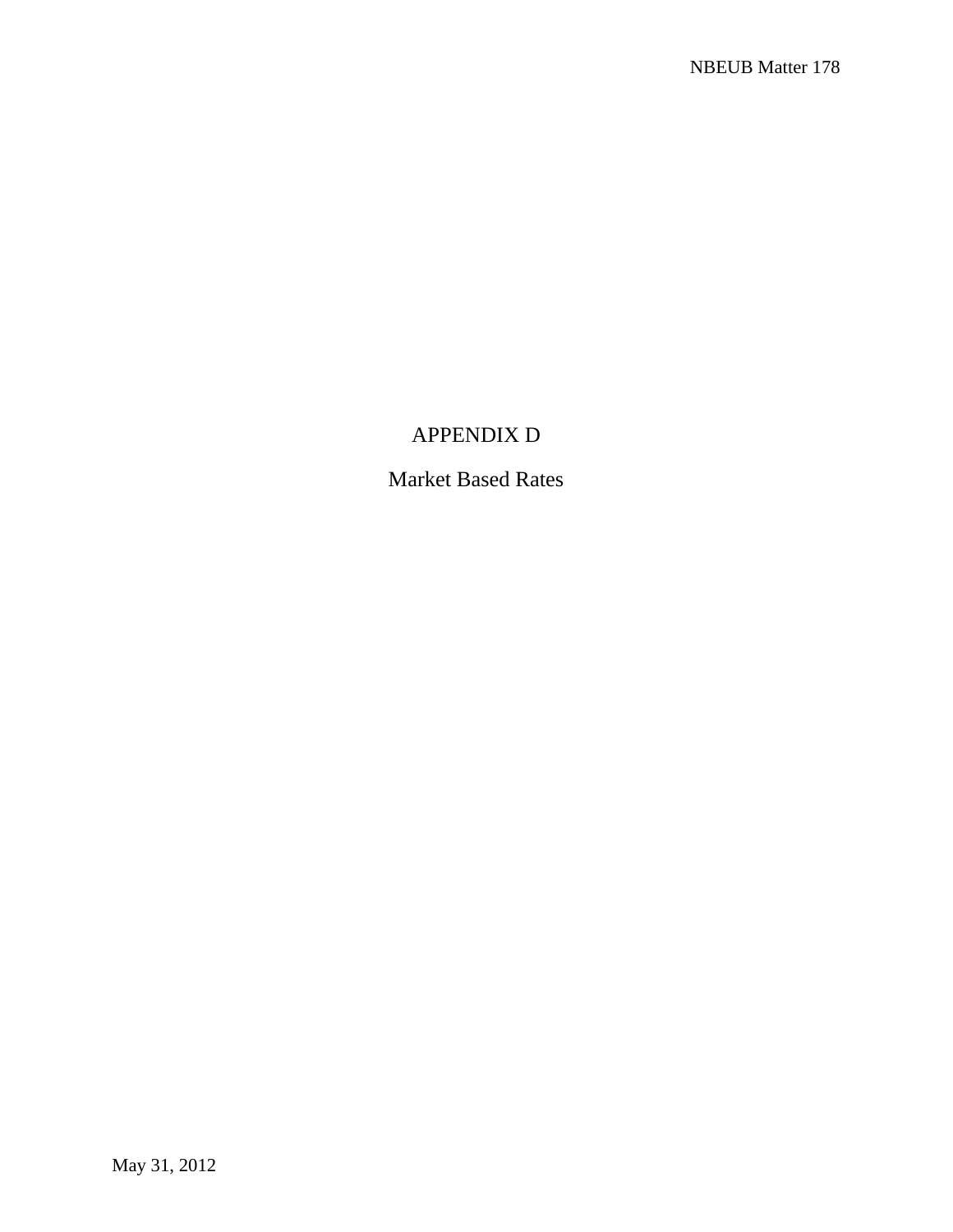## **Market Based Rates**

The market based distribution rates presented in this Application are based on the following regulatory requirements:

- 1) the use of the market based method approved by the Board prior to January 1, 2012; and
- 2) in accordance with Section 4(2) of the Regulation which requires "In determining rates and tariffs for classes of customers under subsection (1) utilizing the market based method or technique, the Board shall use electricity as the alternative energy source and ensure a target savings level of 20% for the Small General Service class, and use No. 2 Heating Oil as the alternative energy source and ensure a target savings level of 15% for those classes of customers other than the Small General Service class."

On May 26, 2009, the Board issued its decision in the matter of a Review of Enbridge Gas New Brunswick's Market Based Formula (NBEUB 2009-002). In its decision, the Board accepted the formula as proposed by EGNB and provided detailed steps regarding how the market-based formula was to be used including that market data for each of the 12 months included in the application would be collected each market day for two calendar months and an average of each of the 12 months of prices would be calculated. This approach would be used for natural gas, No. 2 Heating Oil and exchange rates for the purpose of deriving the rate for the appropriate class.

For the purposes of this Application, the two most recent months are March 2012 and April 2012. No. 2 Heating Oil was only trading up to the end of April 2013 for the period of March 1 to April 26, 2012. EGNB applied the April 2013 market trading data for this period, to the months of May 2013 through December 2013. On the last two trading days of April 2012, No. 2 Heating Oil was trading up to the end of Dec 2013. No. 2 Heating Oil prices have been converted to Canadian dollars and the percentage factor approved by the Board has been applied.

The 12-month weighted average Enbridge Variable Product "EVP" and Enbridge Utility Gas "EUG" prices have been determined for use in the derivation of the rates as directed by the Board in its April 30, 2010 decision. The most recent 12 months of consumption data is used for the purpose of determining Typical Annual Natural Gas Consumption and Contract Demand.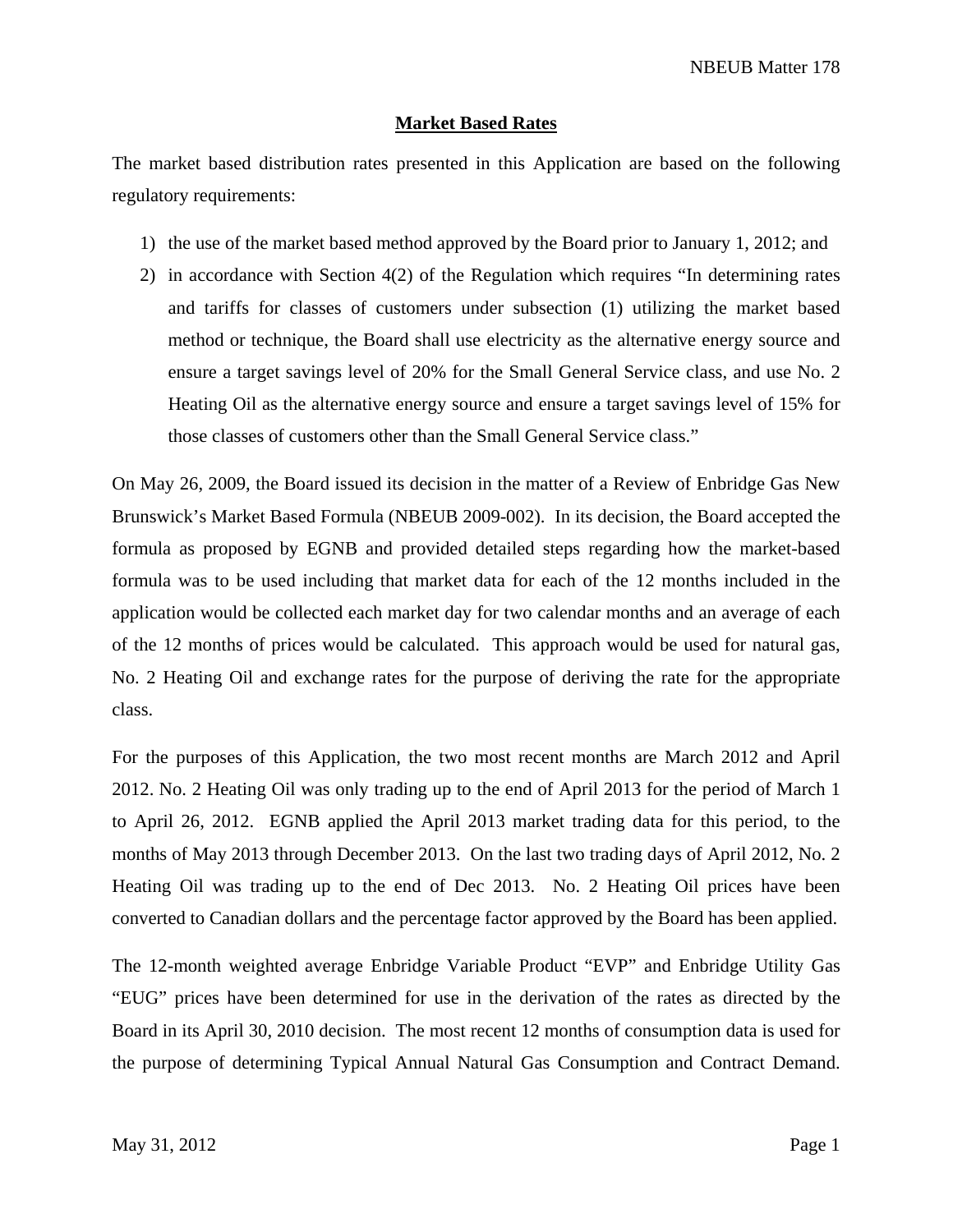For the purpose of this Application, the consumption data from May 2011 to April 2012 has been used.

In the July 14, 2011 Board Decision regarding EGNB's rate application, the Board directed EGNB "In its next rate application, for which a market-based rate with an efficiency factor is proposed, EGNB is directed to file evidence in support of any efficiency factors used in its proposed rates." There is no efficiency gain incorporated into the market based rates when using electricity as the alternative energy source. As a result, consideration of the efficiency factors used is only applicable to the derivation of the GS and CGS historic rates. The market based derivation for these historic rate classes using the existing efficiency factors is well in excess of the applicable COS rate. While EGNB continues to believe the existing efficiency factors are reasonable, even if the efficiency factor was removed completely at this time, the resulting market based rate would be well in excess of the applicable COS rate. As a result, EGNB has not conducted a study of the efficiency factors as they do not play a role in the rates reflected in this Application.

## Adjustment to Market Based Formula

The majority of customers currently in the Small General Service Commercial ("SGSC") rate class typically consumed No. 2 Heating Oil and/or propane prior to converting to natural gas. The requirement to use electricity as the alternative fuel for establishing the market based rate for the SGSC class has resulted in some adjustments to the alternative fuel calculation used in the market based formula for this class.

The cost of purchasing electricity from NB Power under its General Service Rate 1 class had to be established for customers in the SGSC class. For the purpose of the derivation, it is assumed that all SGSC customers switched from electricity and used the same type of appliances on electricity as they currently do on natural gas and they used the same amount of energy. All existing SGSC customers with 12 full months of consumption and with an annual minimum consumption of 45 GJs were analysed to determine the following:

> 1. The amount of natural gas used each month by space heating appliances and baseload appliances. Baseload is the gas used for non-temperature sensitive loads such as water heating, cooking, etc.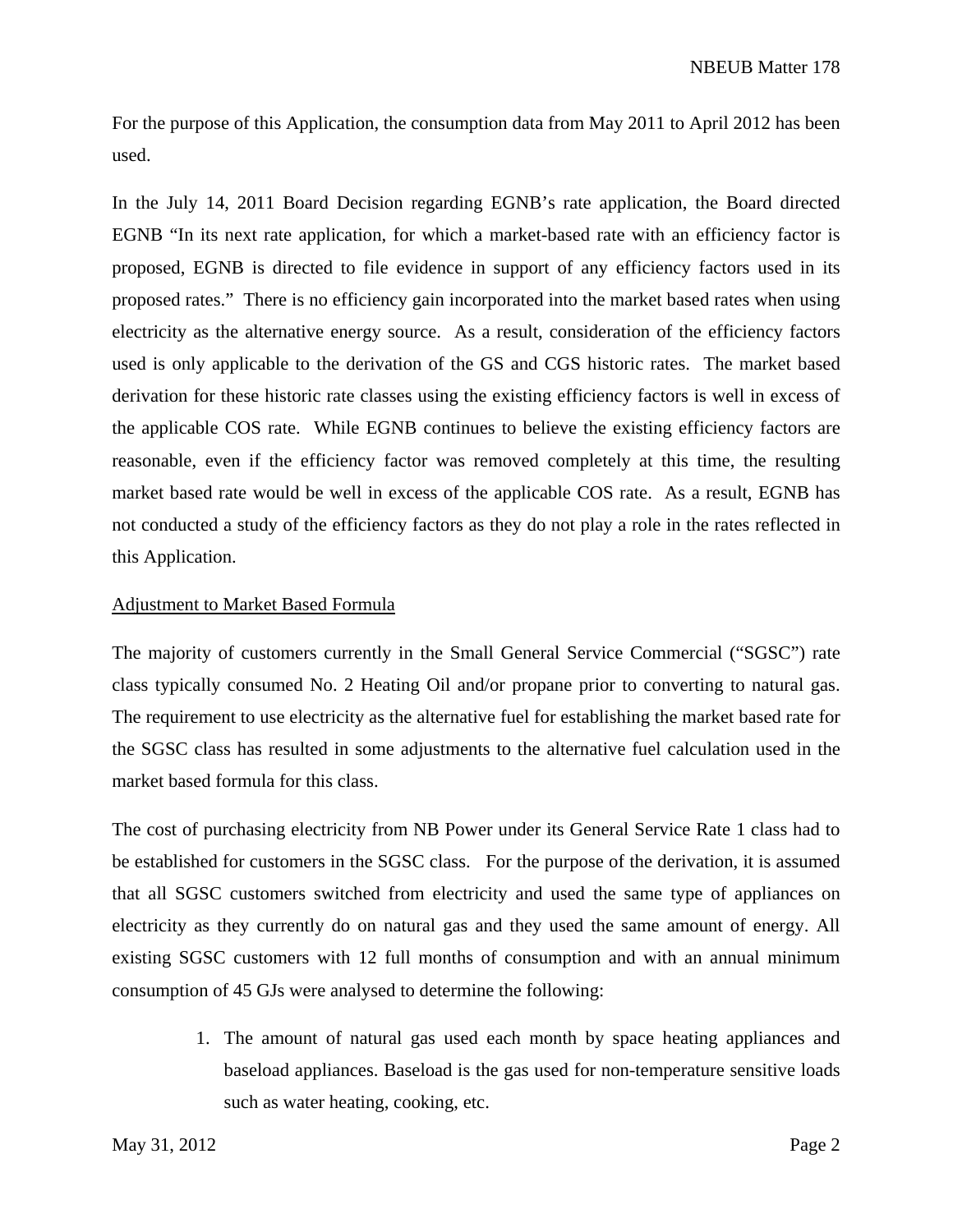- 2. The types of gas appliances used and the rated capacity as measured in Btu/h.
- 3. The estimated end-use efficiency for each type of appliance using natural gas or electricity.

EGNB has estimated the monthly demand for baseload to be 9.49 kW and the monthly demand for space heating is assumed to be staged in proportion to the energy used each month.

## Summary

For the purpose of this Application, the market based distribution rates for the historical rate classes were calculated using the approved market based formula adjusted for the target saving levels and alternative energy sources prescribed in the Regulations. The target savings level of 20% and the use of electricity as the alternative energy source were applied in the calculation of the market based distribution rates for the Small General Service Residential and Small General Service Commercial classes. The target savings level of 15% and No. 2 Heating Fuel as the alternative energy source were used in the calculation of the market based distribution rates for all remaining classes. The table below provides the distribution rates for the historical rate classes. These market based distribution rates will be compared against the distribution rates generated under the 2013 COS study for the regulated classes and the lower or the two will be applicable pursuant to Section 4(1) of the Regulation.

| <b>Historical Rate Class</b>                  | <b>Distribution Rate</b> |
|-----------------------------------------------|--------------------------|
|                                               | (\$/GJ)                  |
| <b>Small General Service Residential</b>      | 13.8257                  |
| <b>Small General Service Commercial</b>       | 23.3130                  |
| <b>General Service</b>                        | 22.7763                  |
| <b>Contract General Service</b>               | 22.4902                  |
| Contract Large General Service Light Fuel Oil | 17.1011                  |
| Contract Large General Service Heavy Fuel Oil | 17.1280                  |

The following information has been provided in support of the market based rates:

- Schedule 11 Derivation Tables for Historical Rate Classes
- Schedule 12 Market Data January 2013 to December 2013